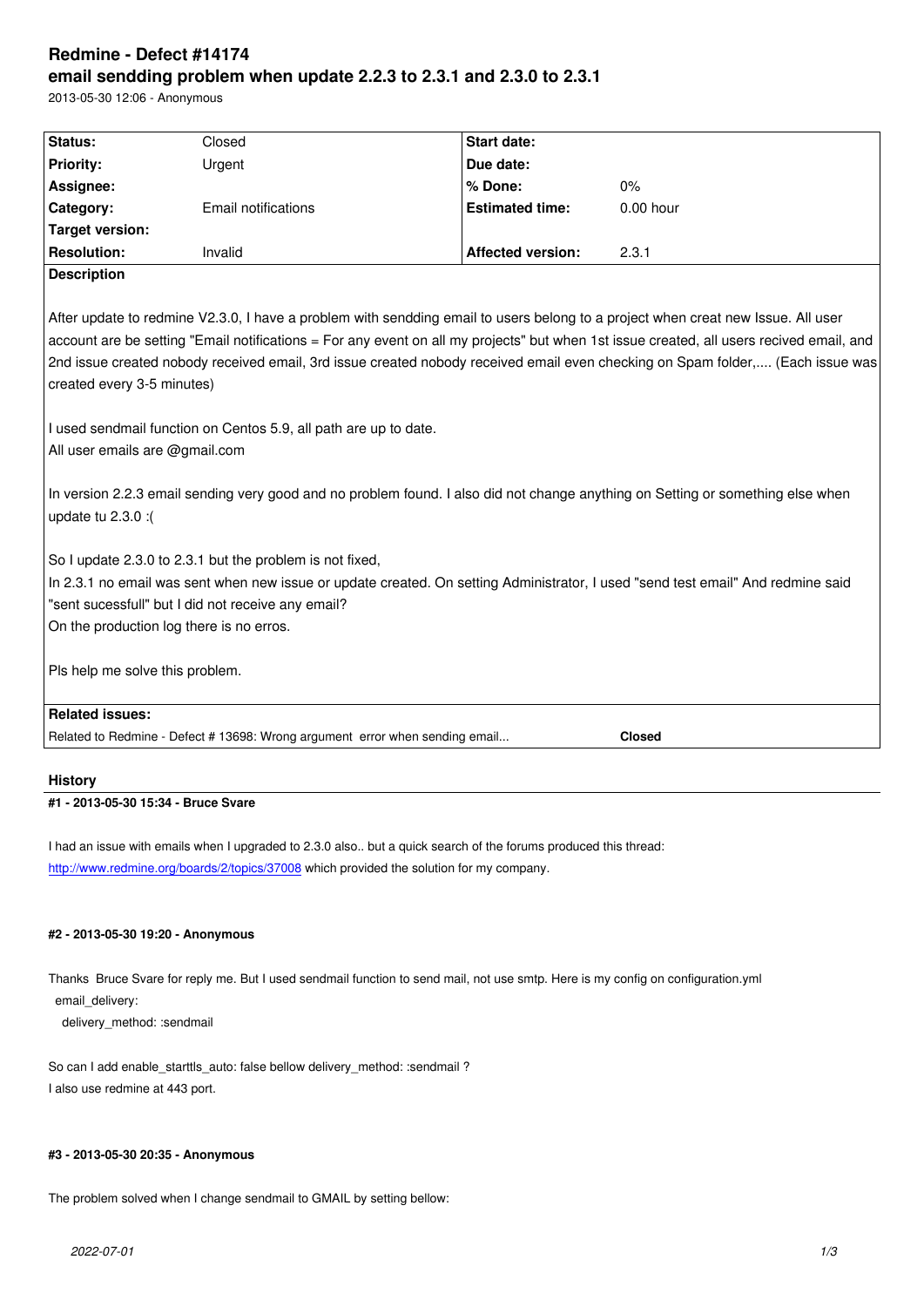delivery\_method: :smtp smtp\_settings: tls: true enable\_starttls\_auto: true openssl\_verify\_mode: 'none' address: "smtp.googlemail.com" port: '465' domain: "smtp.googlemail.com" authentication: :plain user\_name: "my-email@gmail.com" password: "my-password"

### **#4 - 2013-05-30 20:43 - Anonymous**

But it's not a good solution because I only want to use the sendmail function :(

#### **#5 - 2013-06-05 22:30 - Steve Lindenberg**

I'd like to second this issue:

- Working with SMTP relay to a shared hosting account
- Test emails declared 'successfully sent'
- never actually sent
- no log errors to be found

I'm running a fresh Redmine install, on a fresh Linux (Mint 12, 64 bit) install.

Environment:

| Redmine version  | $2.3.1$ .devel       |  |
|------------------|----------------------|--|
| Ruby version     | 1.8.7 (x86 64-linux) |  |
| Rails version    | 3.2.13               |  |
| Environment      | production           |  |
| Database adapter | MySQL                |  |

Initially, my previously functional email.yml settings was throwing SSL and nil value errors.

At one point in my debugging, the command line advised me that config/email.yml is deprecated, use config/configuration.yml, so here's my config/configuration.yml

production: email\_delivery: delivery\_method: :smtp smtp\_settings: address: "smtp.1and1.com" port: 587 domain: "mydomain.tld" authentication: :plain user\_name: "redmine@mydomain.tld" password: "password" enable\_starttls\_auto: false openssl\_veri[fy\\_mode:](mailto:redmine@mydomain.tld) '[none](mailto:redmine@mydomain.tld)'